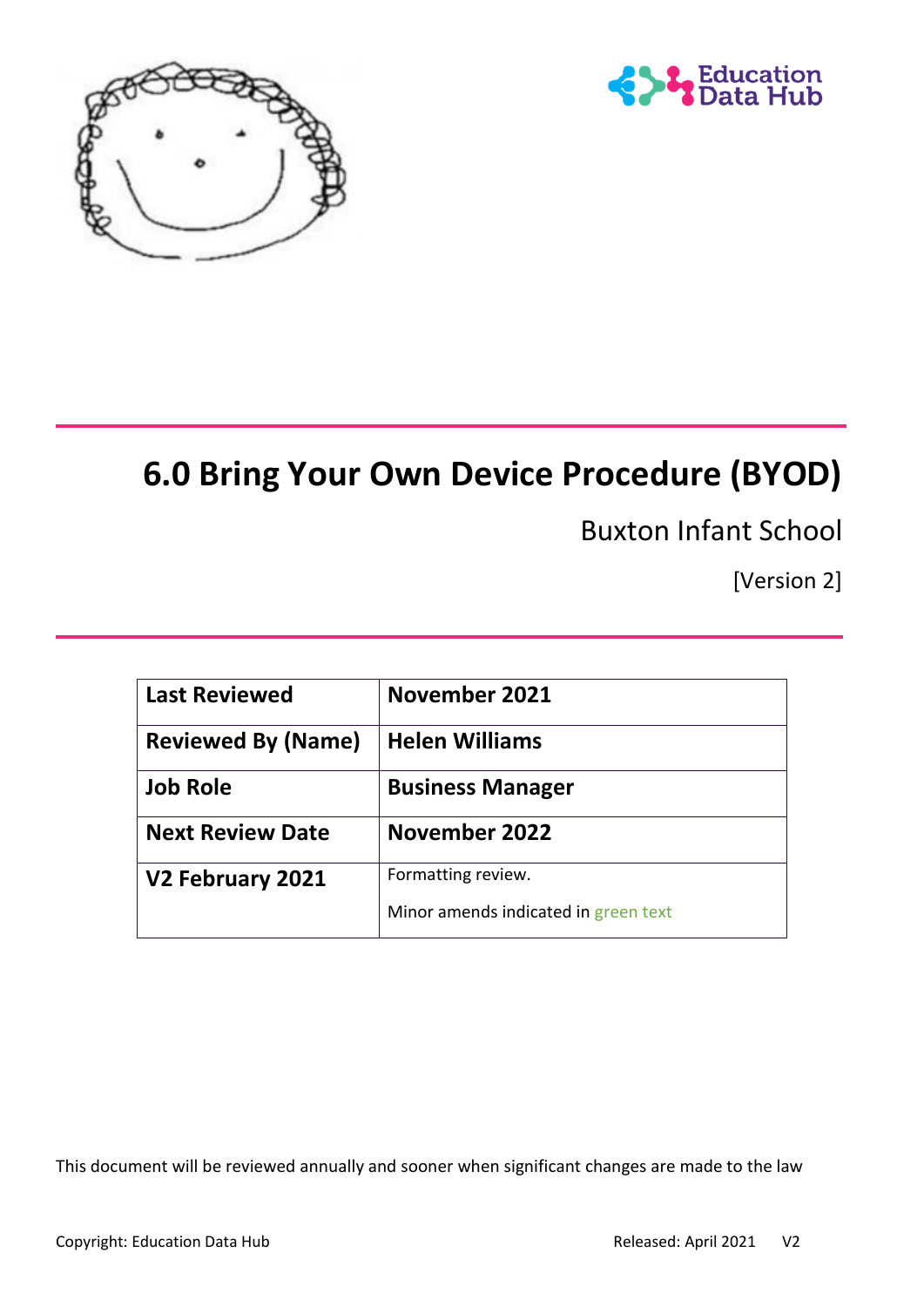## Contents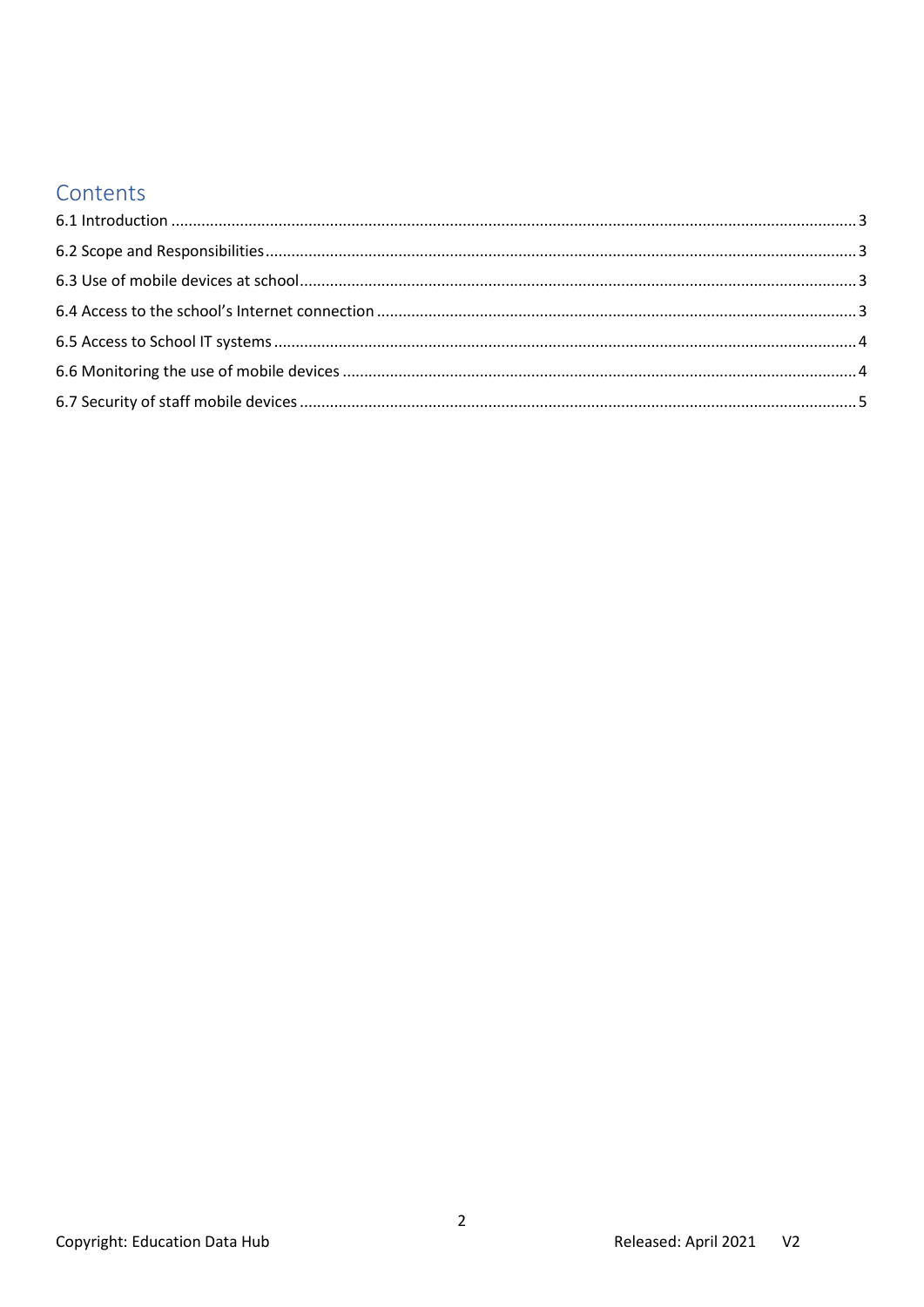#### <span id="page-2-0"></span>6.1 Introduction

- We recognise that that mobile technology offers valuable benefits to staff and students from a teaching and learning perspective and to visitors. Our school embraces this technology but requires that it is used in an acceptable and responsible way.
- This procedure supports our Data Protection Policy, and provides guidance on how to minimise risks associated with the use of non-school owned electronic mobile devices, in line with the General Data Protection Regulation (GDPR) and the Data Protection Act 2018 (DPA 2018).

## <span id="page-2-1"></span>6.2 Scope and Responsibilities

This procedure applies to all use of non-school owned mobile devices to access the internet via the school's internet connection or to access school information, by staff, pupils or visitors. This is known as "Bring Your Own Device", or "BYOD". The mobile devices in question include laptops, tablets, smart phones, wearable technology and any similar devices.

All staff are responsible for reading, understanding and complying with this procedure if they are using their own personal devices or using personal devices to access information held on school systems.

If you have any data protection concerns surrounding the use of personal devices, please contact our Data Protection Officer.

# <span id="page-2-2"></span>6.3 Use of mobile devices at school

Staff, pupils and visitors are responsible for their own mobile devices at all times. The school is not responsible for the loss, or theft of, or damage to the mobile device or storage media on the device (e.g. removable memory card) howsoever caused.

The school must be notified immediately of any damage, loss, or theft of a mobile device that has been used to access school systems, and these incidents will be logged with the DPO.

Data protection incidents should be reported immediately to the school's Data Protection Officer.

Devices used to access school systems must receive regular security patches from the supplier. Applications installed on the device must also be subject to regular security updates, be supported by the supplier and be appropriately licensed.

Permission must be sought before connecting personal devices to the school's wireless or Ethernet connections. The school reserves the right to refuse staff, pupils and visitors permission to use their own mobile devices on school premises.

The school cannot support users' own devices, nor has the school a responsibility for conducting annual PAT testing of personally-owned devices.

## <span id="page-2-3"></span>6.4 Access to the school's Internet connection

The school provides a wireless network that staff, pupils and visitors may, with permission, use to connect their mobile devices to the Internet. Access to the network is at the discretion of the school, and the school may withdraw access from anyone it considers is using the network inappropriately.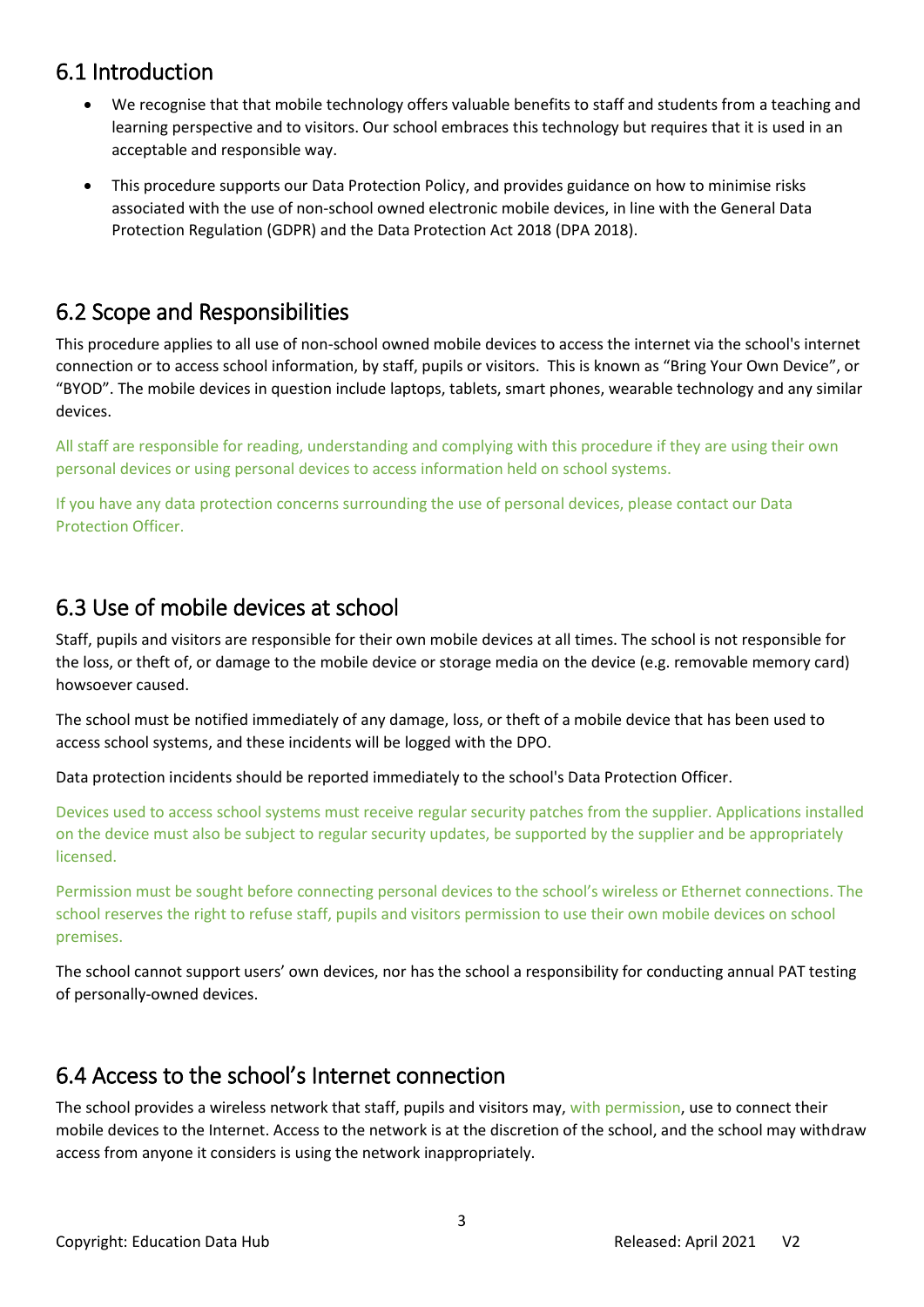The school cannot guarantee that the wireless network is secure, and staff, pupils and visitors use it at their own risk. In particular, staff, pupils and visitors are advised not to use the wireless network for online banking or shopping.

The school does not permit the downloading of apps or other software whilst connected to the school network and the school is not to be held responsible for the content of any downloads onto the user's own device whilst using the school's network.

It is not permissible for any user to bypass proxy server settings unless written permission from the headteacher is sought and the purpose is documented.

The school will have no liability whatsoever for any loss of data or damage to the owner's device resulting from use of the school's network.

### <span id="page-3-0"></span>6.5 Access to School IT systems

Where staff are permitted to connect to school IT services from their own devices, a second layer of password protection and/or encryption must be in place and the notifications, for these services, must be turned off the lock screen.

Staff must **not** store personal data about pupils or others on any personal devices, or on cloud servers linked to their devices.

With permission, it may be necessary for staff to download school information to their personal devices in order to view it (for example, to view an email attachment). Email attachments are the most common source of cyberattacks. Please follow staff guidance on cyber security and email protection and be aware that personal devices are not subject to the same security controls and safeguards that protect the school network and devices.

Any unauthorised access to, or distribution of, confidential information should be reported to the Head Teacher and Data Protection Officer as soon as possible in line with the school's data protection policies. This includes theft or loss of a device which may contain personal information. Should the device be transferred to another user it should be cleansed of all school related data, systems and apps.

Staff must not send school information or personal data to/from their personal email accounts.

Users must follow the procedures for connecting to the school systems.

#### <span id="page-3-1"></span>6.6 Monitoring the use of mobile devices

The school reserves the right to use technology that detects and monitors the use of mobile and other electronic or communication devices, which are connected to or logged on to our wireless network or IT systems. The use of such technology is for the purpose of ensuring the security of its IT systems and school information.

The information that the school may monitor includes (but is not limited to) the addresses of websites visited, the timing and duration of visits to websites, information entered into online forms, information uploaded to or downloaded from websites and school IT systems, the content of emails sent via the network, and peer-to-peer traffic transmitted via the network.

Anyone who receives any inappropriate content through school IT services or the school internet connection should report this to the Headteacher / IT Lead as soon as possible.